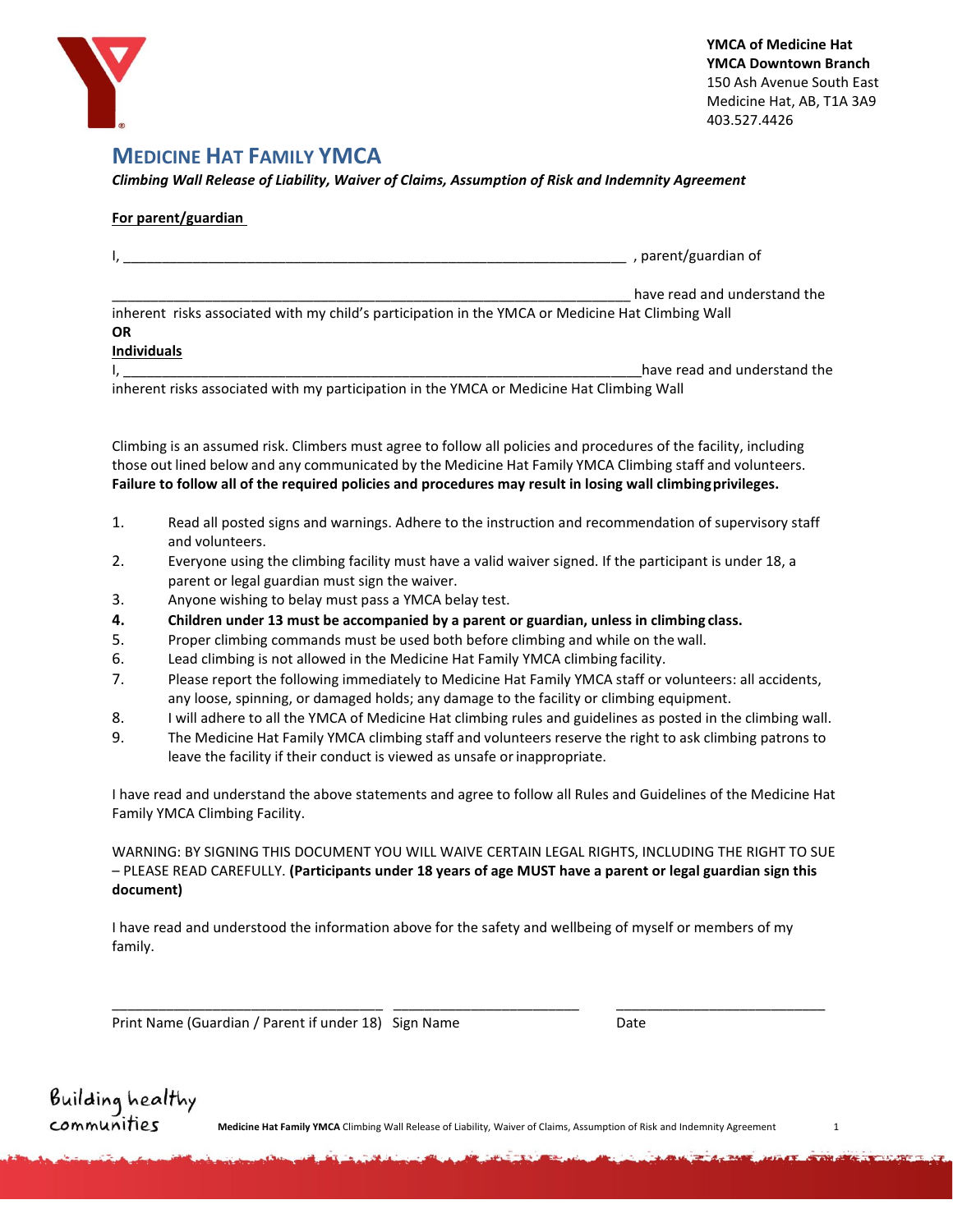

**YMCA of Medicine Hat YMCA Downtown Branch**  150 Ash Avenue South East Medicine Hat, AB, T1A 3A9 403.527.4426

#### ASSUMPTION OF RISKS:

I am aware that the **sport of indoor climbing** has inherent risks, dangers and hazards including but **not limited to**  the following: all manner of injury including death, resulting from falling off or from the area involved in climbing and/or impacting any horizontal or vertical surfaces, people or rope projections, whether permanently or temporarily in place, failure or improper use of the ropes, injuries as a result of improper use of the ropes including rope abrasion, entanglement, cuts and all other injuries resulting from the activity, failure of any part of the climbing wall including anchor systems, attachment points, harnesses, ropes, slings, and climbing headwear, injuries resulting from falling off the wall, falling climbers or dropped items. I freely accept and fully assume all such risks, dangers, and hazards and the possibility of personal injury, death, property damage or loss, resulting therefrom. I acknowledge that the option of using a floor anchor while belaying is strongly recommended and failure to use an anchor will expose me as a climber or belayer to increasedinjury.

#### RELEASE AND WAIVER OF LIABILTY

In consideration of the use of the climbing facility and the climbing equipment from the Medicine Hat Family YMCA, I acknowledge the following:

TO WAIVE ANY AND ALL CLAIMS that I have or may in the future have against the Medicine Hat Family YMCA climbing facility, its board of governors, directors, managers, officers, employees, volunteers, and representatives (all of whom are hereinafter collectively referred to as "The Releasees");

TO RELEASE THE RELEASEES from any and all liability for any loss, damage, injury or expense that I may suffer, or that my next of kin may suffer as a result of my participation in climbing activities, due to any cause whatsoever. INCLUDING NEGLIGENCE, BREACH OF CONTRACT OR BREACH OF ANY STATUTORY OR OTHER DUTY OF CARE, INCLUDING ANY DUTY OF CARE OWED UNDER THE *Occupiers Liability Act of Alberta.* It is my responsibility to ensure that I have adequate medical, personal health, dental and accident insurance coverage, as well as protection for my personal possessions.

TO HOLD HARMLESS AND INDEMNIFY THE RELEASEES from any and all liability for any damage to property of, or personal injuries to, myself or any third party, resulting from my participation, or the participation or my child or legal charge, as appropriate in the activity of climbing;

I have the knowledge of the nature and extent of the risks involved in using the climbing facility. I am voluntarily assuming the risks involved and in so doing I fully understand that I will be solely responsible for any loss or damage I sustain, including loss or damage caused by injury to my person or property or my death howsoever caused and notwithstanding, that some may have been caused or contributed to by the negligence of or the breach of duty of care by the Medicine Hat Family YMCA prescribed by the *Occupiers Liability Act of Alberta.*

This agreement shall be effective and binding upon my heirs, next of kin, executors, administrators, assigns and representatives in the event of my death or incapacity.

In entering into this Agreement, I am not relying upon any oral or written representations or statements made by the Releasees other than what is set forth in this Agreement.

I am executing this release and waiver of liability agreement freely and voluntarily without any compulsion on the part of the Medicine Hat Family YMCA. I acknowledge having read this entire agreement AND that I have also read, understood and agree with the safety rules and guidelines of the Family YMCA of Medicine Hat climbing facility prior to signing this document.

**COMMUNITIES** Medicine Hat Family YMCA Climbing Wall Release of Liability, Waiver of Claims, Assumption of Risk and Indemnity Agreement 2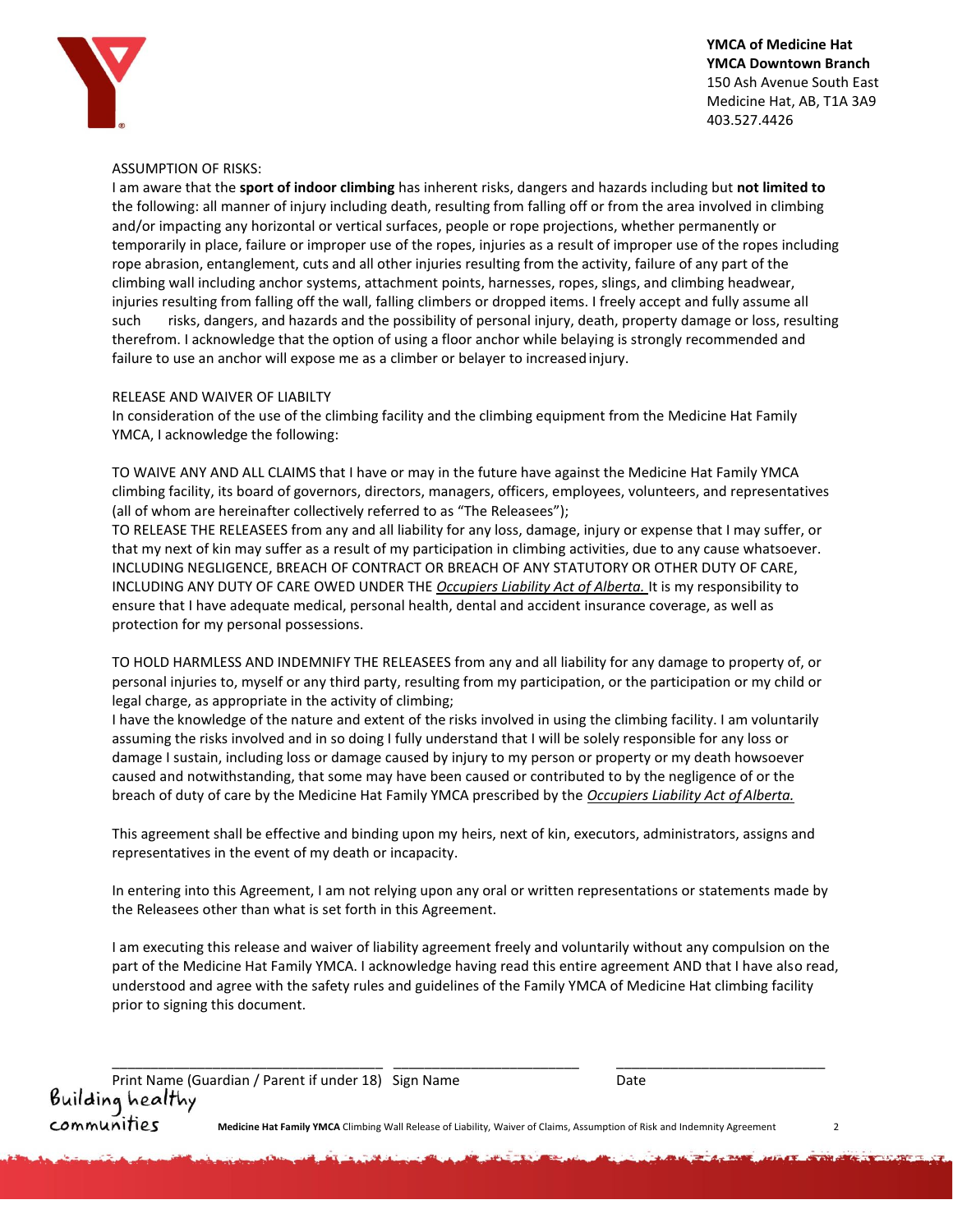

**YMCA of Medicine Hat YMCA Downtown Branch**  150 Ash Avenue South East Medicine Hat, AB, T1A 3A9 403.527.4426

I HAVE READ AND UNDERSTAND THIS AGREEMENT AND I AM AWARE THAT BY SIGNING THIS AGREEMENT I AM WAIVING CERTAIN LEGAL RIGHTS WHICH I OR MY HEIRS, NEXT OF KIN, EXECUTORS, ADMINISTRATORS AND ASSIGNS MAY HAVE AGAINST THE RELEASEES.

Parents or legal guardians will assume personal liability for claims of their child or legal charge by completing this Agreement. Parents or legal guardians agree to hold the Releasees harmless from the claims of their child.

THIS AGREEMENT **MUST** BE COMPLETED IN FULL, SIGNED, DATED, AND WITNESSED BEFORE A PARTICIPANT MAY BEGIN THE PROGRAM.

\_\_\_\_\_\_\_\_\_\_\_\_\_\_\_\_\_\_\_\_\_\_\_\_\_\_\_\_\_\_\_\_\_\_\_ \_\_\_\_\_\_\_\_\_\_\_\_\_\_\_\_\_\_\_\_\_\_\_\_ \_\_\_\_\_\_\_\_\_\_\_\_\_\_\_\_\_\_\_\_\_\_\_\_\_\_\_

I have read and understood the information above for the safety and wellbeing of myself or members of my family.

Print Name (Guardian / Parent if under 18) Sign Name Date